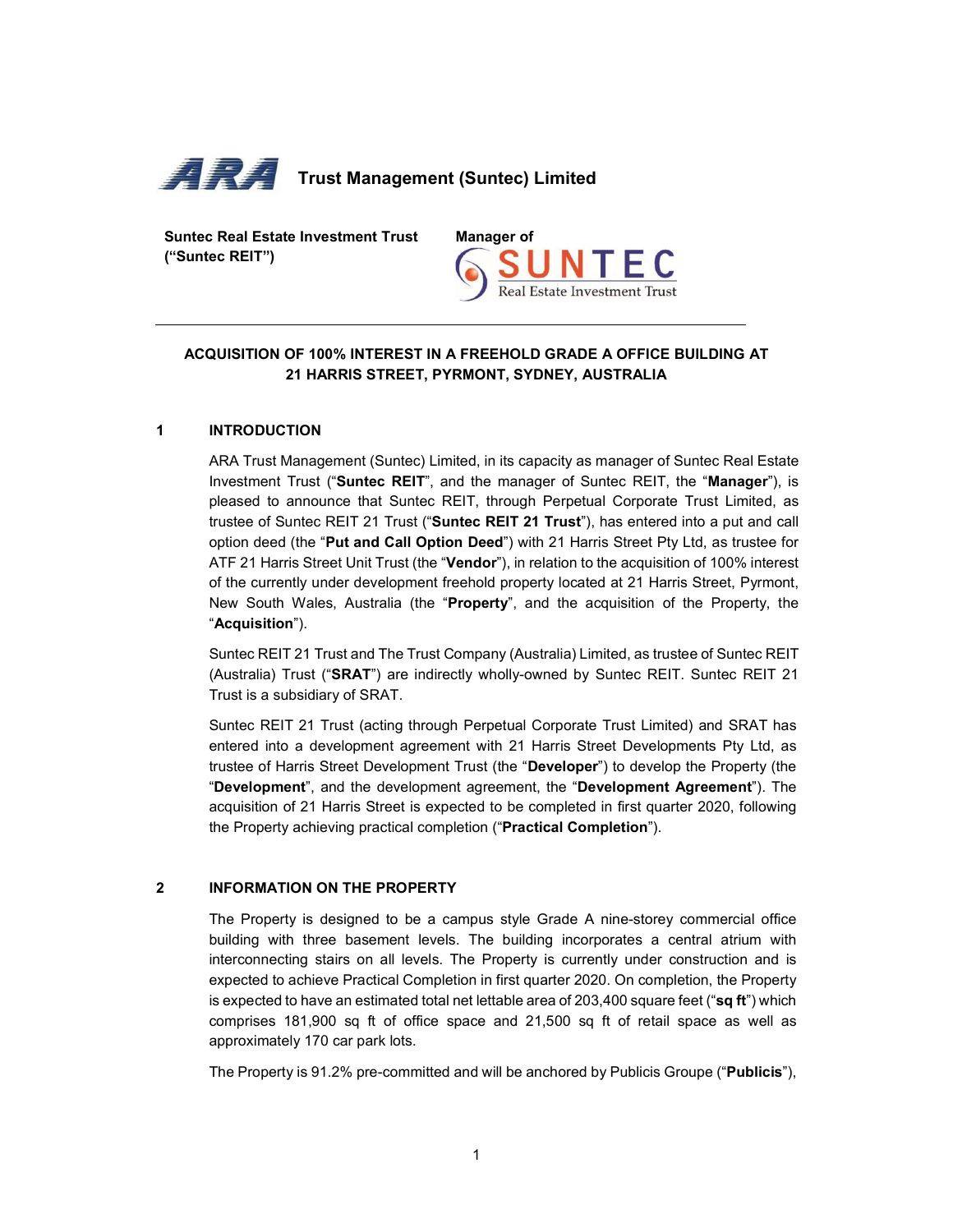a global communications and marketing company as their Sydney headquarter. The remaining pre-committed spaces will be leased to Campfire, an international co-working operator, as well as a childcare centre and a gym operator. The Developer will provide a rent guarantee on the unlet office space for three years post practical completion. The weighted average lease expiry of the Property (including rent guarantee) is approximately 10.2 years (by NLA) with an annual rental escalation of between 3.0% to 4.0%.

Located at 21 Harris Street, Pyrmont, an inner-city fringe area 2 km west of Sydney's Core Central Business District ("CBD"), the Property is within a 10-minute drive or 15 to 20-minute walk to Sydney CBD. The Property is next to John Street Square light rail station that links directly to Sydney Central train station within 15 minutes by light rail.

The Property is designed with efficiency and sustainability in mind, targeting to achieve a 6 star Green Star rating from the Green Building Council of Australia and a 5-star Energy rating from NABERS<sup>1</sup>.

### 3 DETAILS OF THE TRANSACTION

### 3.1 Valuation and Purchase Consideration

The amount payable by Suntec REIT 21 Trust for this project is approximately A\$297.0 million, which includes the purchase price for the Property of A\$119.0 million and expected fees for development services of around A\$178.0 million. These amounts were negotiated with the Vendor and Developer respectively on a willing-buyer and willing-seller basis.

An independent valuation conducted by JLL Valuation & Advisory Services, LLC ("JLL") dated 1 May 2019 determined that the value of the completed project is A\$297.0 million. JLL has valued the Property based on the discounted cash flow method and capitalisation approach.

### 3.2 Estimated Total Project Cost

-

The estimated total cost of the Acquisition and subsequent development services for Suntec REIT (the "Total Project Cost") is approximately A\$307.7 million, comprising:

- 3.2.1 the purchase price of A\$119.0 million;
- 3.2.2 the fee for development services of around A\$178.0 million;
- 3.2.3 the acquisition fee payable to the Manager for the acquisition of the Property pursuant to the trust deed dated 1 November 2004 constituting Suntec REIT (as amended and restated) of approximately A\$2.97 million;
- 3.2.4 transaction costs on the project, including stamp duty and other applicable taxes, estimated professional fees and other fees and expenses of approximately A\$7.75 million.

<sup>&</sup>quot;NABERS" means the National Australian Built Environment Rating System that measures the environmental performance of Australian buildings.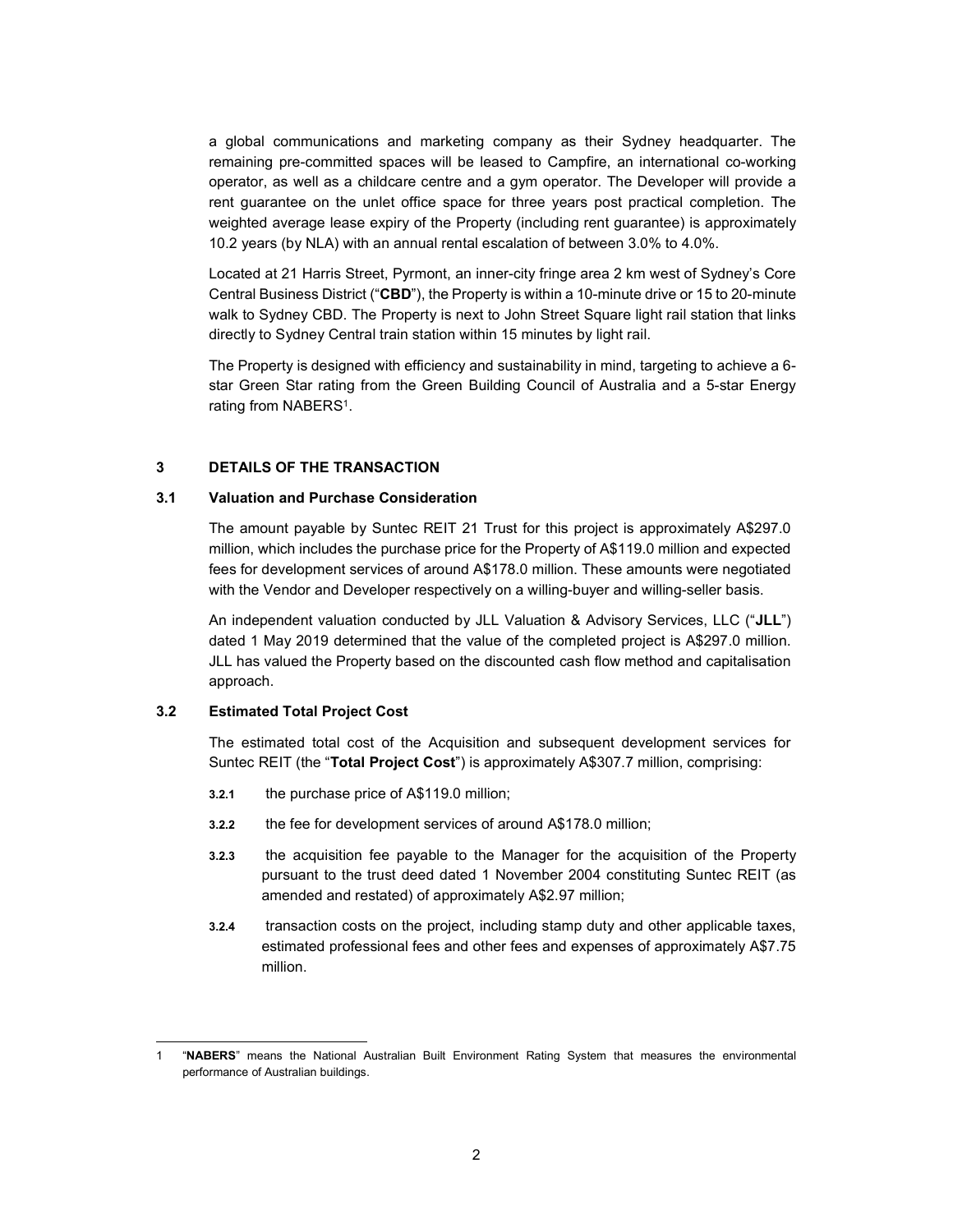# 3.3 Establishment of Suntec REIT 21 Trust

Suntec REIT 21 Trust was constituted on 27 June 2019 pursuant to a trust deed entered into by Perpetual Corporate Trust Limited, as trustee of Suntec REIT 21 Trust<sup>2</sup>.

# 3.4 Agreements

# 3.4.1 Put and Call Option Deed

Suntec REIT 21 Trust has entered into the Put and Call Option Deed with the Vendor and the call option is exercisable by Suntec REIT 21 Trust for the period beginning on the date of Practical Completion of the Property and ending 10 business days after. The put option is exercisable on the day after the expiry of the call option and ending 5 business days after. The conditions for the exercise of the Put and Call Option Deed are as follows:

- (i) Practical Completion has been achieved as set out in the Certificate of Practical Completion; and
- (ii) the Publicis Lease Commencement Date has occurred.

# 3.4.2 Contract for the Sale and Purchase

Upon exercise of the Put and Call Option Deed, Suntec REIT 21 Trust and the Vendor shall enter into a contract for the sale and purchase of land in relation to the Property ("Contract for Sale"). The form of the Contract for Sale is contained in the Put and Call Option Deed. Pursuant to the terms of the Put and Call Option Deed, Suntec REIT 21 Trust shall pay the purchase price of A\$119.0 million after Practical Completion.

# 3.4.3 Development Agreement

Along with the Put and Call Option Deed, Suntec REIT 21 Trust and SRAT has also entered into the Development Agreement with 21 Harris Street Developments Pty Ltd, as trustee of Harris Street Development Trust. Pursuant to the terms of the Development Agreement, Suntec REIT 21 Trust shall pay a security deposit of A\$14.85 million upon signing of the Development Agreement, which will be refunded upon payment of fee for development services of A\$178.0 million after Practical Completion.

Pursuant to the Development Agreement, the Developer has provided a rent guarantee on all unlet office space based on market rent for a period of three years. The rent guarantee will be computed after Practical Completion and paid by the Developer into an escrow account.

As the rent guarantee is calculated based on market rents, the board of directors of the Manager is of the view that the rent guarantee is on normal commercial terms and is not prejudicial to the interests of Suntec REIT and its minority Unitholders.

In the period up to Practical Completion, when a lease is committed in relation to the unlet space varies from the rent guarantee, the fee for development services

<sup>-</sup>2 Suntec REIT 21 Trust has been constituted in Australia, with its principal activity of being investment holding, and its unit capital is A\$101 comprising 100 Class A units and 1 Class B unit.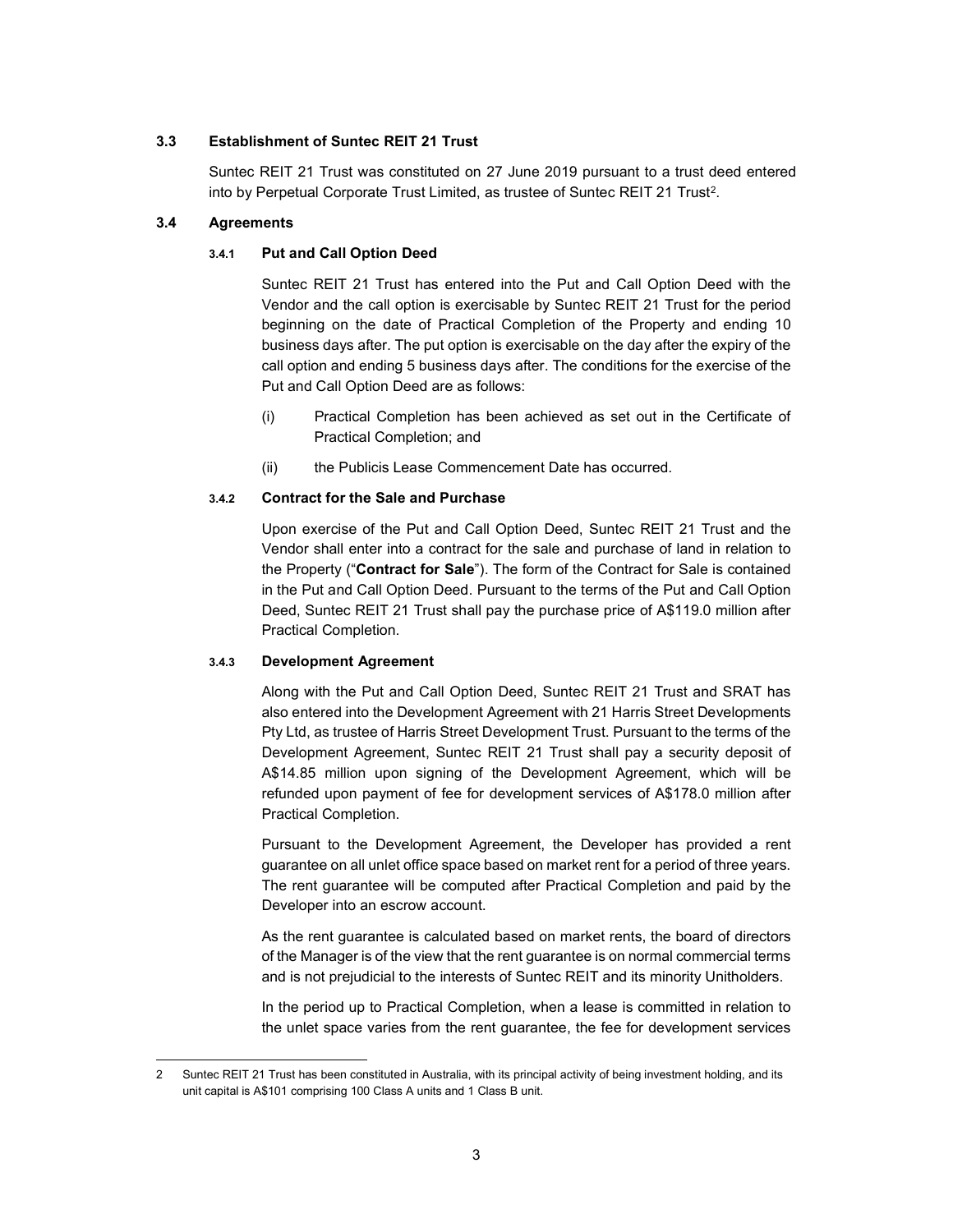will be adjusted based on a capitalisation rate of 5.5% applied to the variance in net income achieved.

### 4 RATIONALE FOR THE ACQUISITION

The Manager believes that the Acquisition will bring the following key benefits to Unitholders:

# 4.1 Acquisition of a high quality freehold Grade A office building strategically located in Pyrmont, Sydney's fast-growing office market.

Pyrmont is Sydney's technology, media, and entertainment hub, and has a strong record in growing and attracting major tenants such as Google, Thomson Reuters, The Star Entertainment Group and Paramount Pictures. Behind the redevelopment of Barangaroo and the Darling Harbour precinct, Pyrmont now forms an extension of the Sydney CBD. Strong demand for Pyrmont is expected to continue driven by economic growth and low vacancy, as well as relatively attractive rents. The Property is also well serviced by frequent and reliable transport links.

### 4.2 Improve earnings and distributions to Unitholders

The Acquisition is expected to be DPU accretive for Unitholders. Upon completion, the initial net property income yield will be 5.5% per annum (including rent guarantee). The Acquisition will also provide income growth through rental escalation between 3.0% to 4.0%.

#### 4.3 Long weighted average lease expiry enhances income stability

The Property is currently 91.2% pre-committed with quality tenants such as Publicis and Campfire. The long weighted average lease expiry (including rent guarantee) of 10.2 years (by NLA) will provide income stability to Unitholders.

#### 4.4 Deepen Suntec REIT's presence in existing markets

The proposed Acquisition is in line with the Manager's strategy to deepen presence in existing geographical locations or pursue acquisition opportunities that will provide attractive NPI yield and income growth. Upon completion, the proposed Acquisition will increase the contribution from Australia.

# 5 METHOD OF FINANCING AND PRO FORMA FINANCIAL EFFECTS OF THE **ACQUISITION**

#### 5.1 Method of Financing

The Acquisition is funded/will be funded via a combination of Australian Dollar debt and equity.

### 5.2 Financial Effects

FOR ILLUSTRATIVE PURPOSES ONLY: The pro forma financial effects of the Acquisition on the distributions per unit in Suntec REIT ("Unit") and net asset value ("NAV") per Unit presented below are strictly for illustrative purposes and were prepared based on the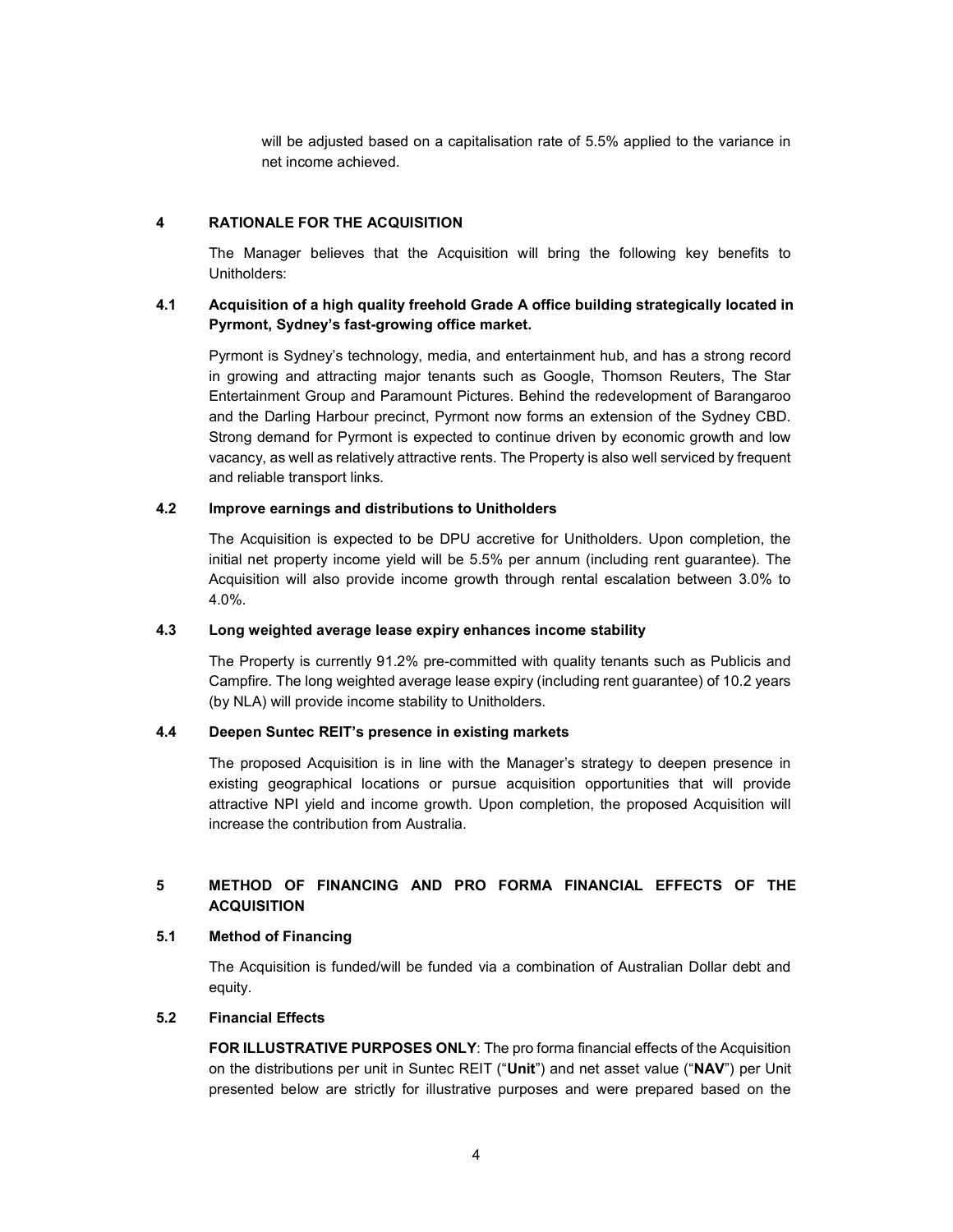audited financial statements of Suntec REIT and its subsidiaries (the "Suntec REIT Group") for the financial year ended 31 December 2018 (the "Suntec REIT Group 2018 Audited Financial Statements").

The pro forma financial effects are for **illustrative purposes only** and do not represent Suntec REIT's DPU and NAV per Unit following the completion of the Acquisition.

### 5.2.1 Pro Forma Net Profit and Distribution per Unit<sup>3</sup> ("DPU")

FOR ILLUSTRATIVE PURPOSES ONLY: The pro forma financial effects of the Acquisition on Suntec REIT's DPU for the financial year ended 31 December 2018 ("FY2018"), as if the Acquisition was completed on 1 January 2018 are as follows:

|                                    | <b>Before the Acquisition</b> | <b>After the Acquisition</b> |
|------------------------------------|-------------------------------|------------------------------|
| Net Profit before Tax<br>(S\$'000) | 225,593                       | 237,3894                     |
| DPU from operations<br>(cents)     | 8.529                         | 8.5715                       |

#### 5.2.2 Pro Forma NAV

FOR ILLUSTRATIVE PURPOSES ONLY: The pro forma financial effects of the Acquisition on the NAV per Unit as at 31 December 2018, as if the Acquisition was completed on 31 December 2018 are as follows:

|                    | <b>Before the Acquisition</b> | <b>After the Acquisition</b> |
|--------------------|-------------------------------|------------------------------|
| NAV per Unit (S\$) | 2.103                         | 2.087 <sup>6</sup>           |

# 6 OTHER INFORMATION

#### 6.1 Directors' Service Contracts

No person is proposed to be appointed as a director of the Manager in connection with the Acquisition or any other transactions contemplated in relation to the Acquisition.

#### 6.2 Relative Figures under Chapter 10 of the Listing Manual

The relative figures for the Acquisition using the applicable bases of comparison in Rule 1006 of the Listing Manual are set out in the tables below.

<sup>-</sup>3 Rule 1010(9) of the Listing Manual requires that the issuer discloses the effect of the transaction on the earnings per share of the issuer for the most recently completed financial year, assuming that the transaction had been effected at the beginning of that financial year. The effect of the transaction on the distribution per Unit is disclosed instead as it is a more appropriate measure for a real estate investment trust.

<sup>4</sup> Based on net operating income from the Property post Practical Completion, less loan interest expense and other trust expenses at an average AUD:SGD rate of 0.96.

<sup>5</sup> Based on distributable income attributable to the Property post Practical Completion at an average AUD:SGD rate of 0.96.

<sup>6</sup> Based on AUD:SGD rate of 0.96.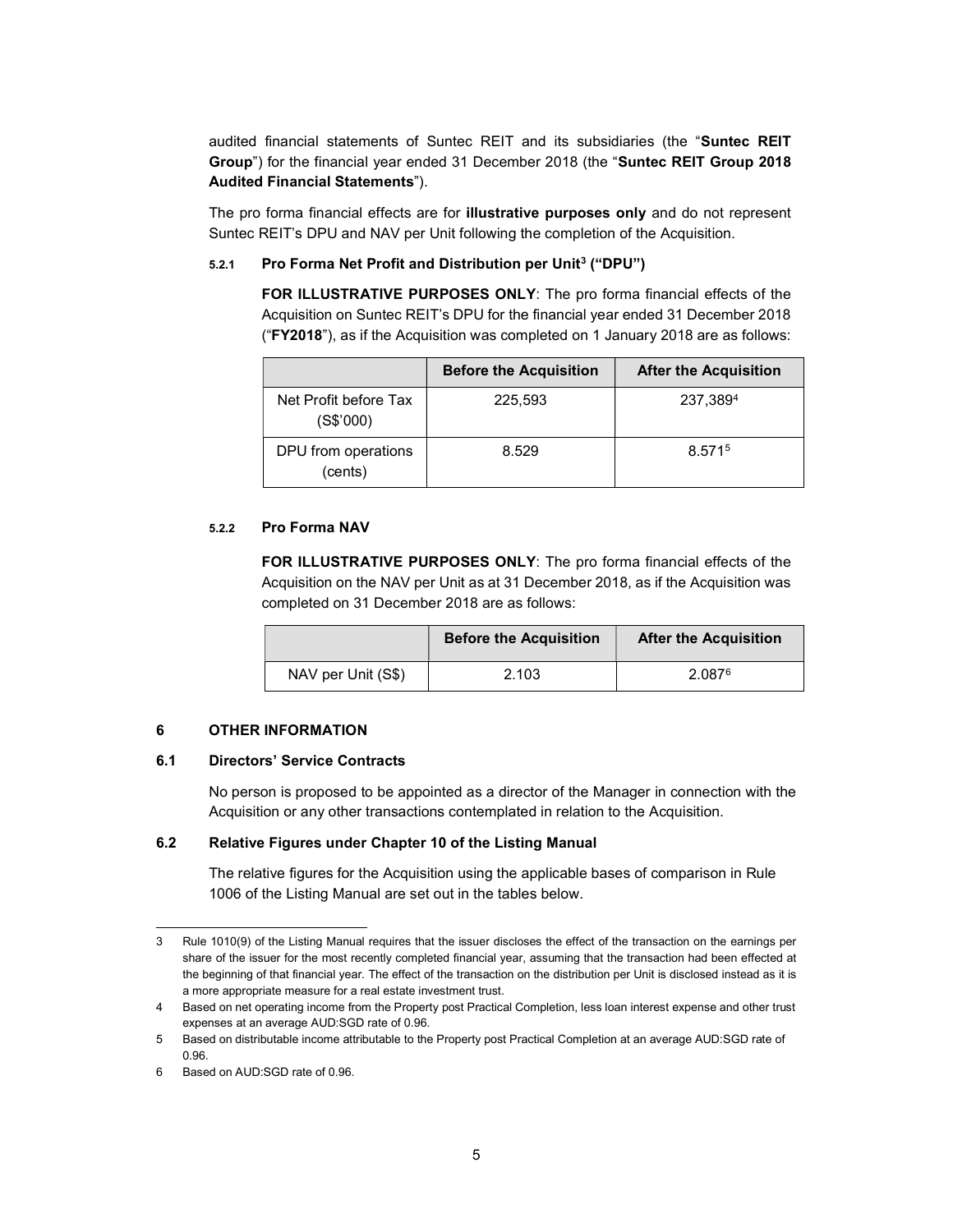| <b>Comparison of</b>                                                | <b>Acquisition of</b><br>the Property by<br><b>Suntec REIT</b> | <b>Suntec REIT</b> | <b>Relative figure</b><br>$(\%)$ |
|---------------------------------------------------------------------|----------------------------------------------------------------|--------------------|----------------------------------|
| <b>Rule 1006(b)</b>                                                 | 11.87                                                          | 178.98             | $6.6\%$                          |
| <b>Net Profits (S\$ million)</b>                                    |                                                                |                    |                                  |
| <b>Rule 1006(c)</b>                                                 | 285.1 <sup>9</sup>                                             | 5,421.610          | 5.3%                             |
| <b>Consideration against market</b><br>capitalisation (S\$ million) |                                                                |                    |                                  |

Accordingly, given that the relative figure computed on the basis under Rule 1006(b) or (c) as set out above exceeds 5% but does not exceed 20%, the Acquisition is regarded as a "discloseable transaction" under Chapter 10 of the Listing Manual.

# 7 DOCUMENTS FOR INSPECTION

A copy of the following is available for inspection during normal business hours at the registered office of the Manager<sup>11</sup> located at 5 Temasek Boulevard, #12-01 Suntec Tower Five, Singapore 038986 for a period of three months commencing from the date of this announcement, prior appointment would be appreciated:

- (i) a copy of the Put and Call Option Deed (including the form of the Contract for Sale);
- (ii) a copy of the valuation report by JLL; and

# 8 INTERESTS OF DIRECTORS AND SUBSTANTIAL SHAREHOLDERS

None of the directors or substantial shareholders of Suntec REIT has, any interest, direct or indirect, in the Acquisition.

-

<sup>7</sup> Based on net operating income from the Property post Practical Completion, less loan interest expense and other trust expenses at an average AUD:SGD rate of 0.96.

<sup>8</sup> Based on Suntec REIT's annualized unaudited first quarter financial statements for the financial year ending 31 December 2019.

Based on AUD:SGD rate of 0.96.

<sup>10</sup> Suntec REIT's market capitalization at 28 June 2019, being the market day preceding the date of entry into the Put and Call Option Deed.

<sup>11</sup> Prior appointment will be appreciated.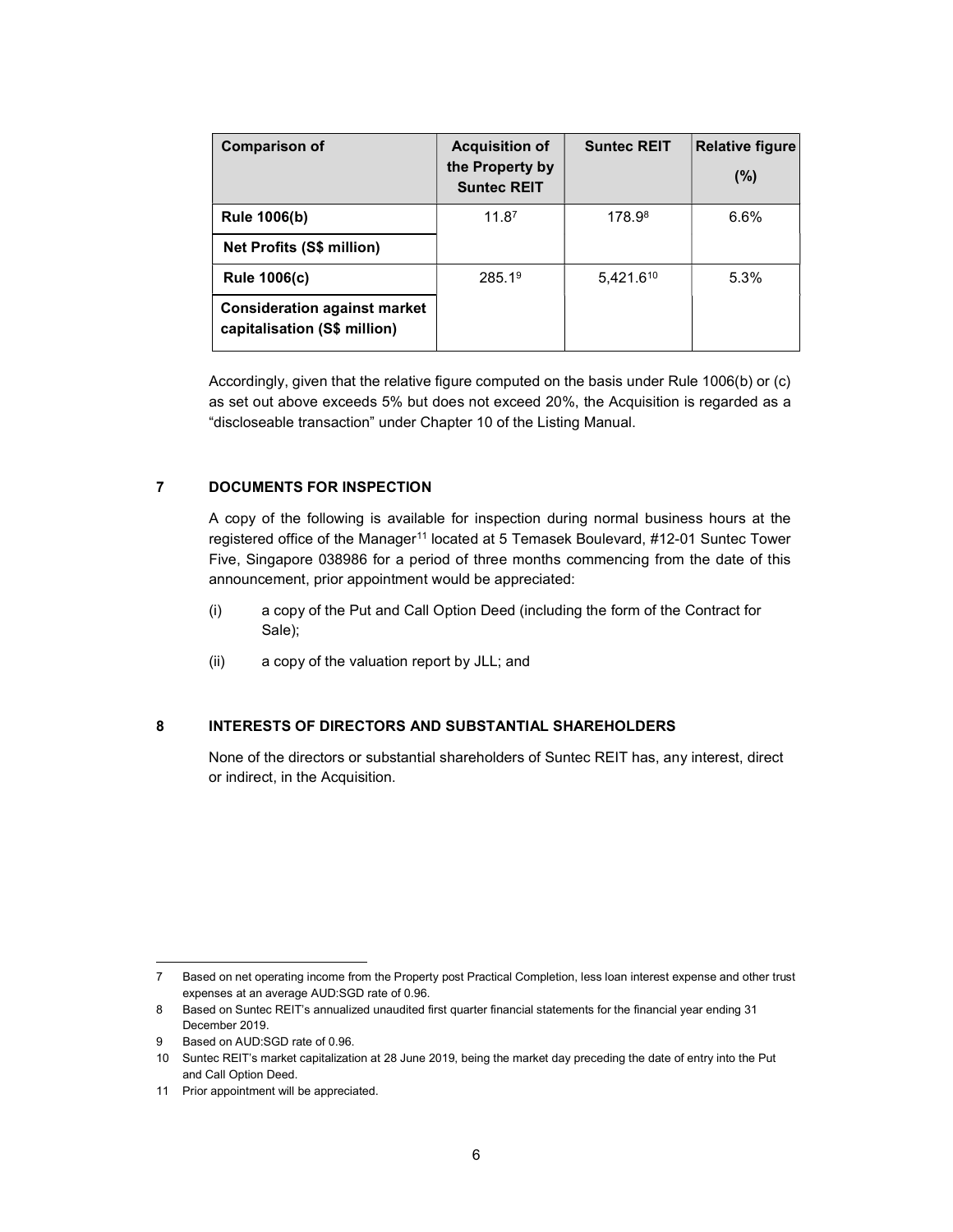By Order of the Board ARA Trust Management (Suntec) Limited (as manager of Suntec Real Estate Investment Trust) (Company registration no. 200410976R)

Chong Kee Hiong **Director** 01 July 2019

-

### ABOUT SUNTEC REIT

Listed on 9 December 2004, Suntec REIT holds properties in Suntec City, Singapore's largest integrated commercial development (including one of Singapore's largest shopping mall), a 60.8% interest in Suntec Singapore Convention & Exhibition Centre, a one-third interest in One Raffles Quay, a one-third interest in Marina Bay Financial Centre Towers 1 and 2 and the Marina Bay Link Mall and a 30.0% interest in 9 Penang Road. Suntec REIT holds a 100% interest in a commercial building located at 177 Pacific Highway, Sydney, a 50.0% interest in Southgate complex, Melbourne and a 50.0% interest in a commercial building to be developed located at Olderfleet 477 Collins Street, Melbourne, Australia. Its aim is to invest in income-producing real estate which is primarily used for office and/or retail purposes. Suntec REIT is managed by an external manager, ARA Trust Management (Suntec) Limited. For more details, please visit www.suntecreit.com.

#### ABOUT ARA TRUST MANAGEMENT (SUNTEC) LIMITED

Suntec REIT is managed by ARA Trust Management (Suntec) Limited, a wholly-owned subsidiary of ARA Asset Management Limited ("ARA" or the "Group").

ARA is a premier global integrated real assets fund manager. As at 31 December 2018, the Gross Assets Managed by ARA Group and its Associates is approximately S\$80.1 billion<sup>12</sup> across over 100 cities in 23 countries.

Driven by a vision to be the best-in-class real assets fund management company, ARA Group and its Associates' businesses include:

- (a) REITs ARA is one of the largest REIT managers in Asia Pacific. The Group directly manages Fortune REIT, dual-listed in Singapore and Hong Kong; Suntec REIT and Cache Logistics Trust, listed in Singapore; and Hui Xian REIT and Prosperity REIT, listed in Hong Kong. It also indirectly manages REITs in Japan, Australia, Singapore and Malaysia through its associate companies.
- (b) Private real estate funds The Group manages private funds providing investment opportunities in diverse real estate sectors and geographies that cater to different investor risk appetites.
- (c) Country desks ARA operates country desks in China, Korea, Japan, Malaysia, Australia,

<sup>12</sup> Includes assets under management by ARA Asset Management Limited and the Group of companies ("ARA Group") and its Associates and Joint Ventures as at 31 December 2018.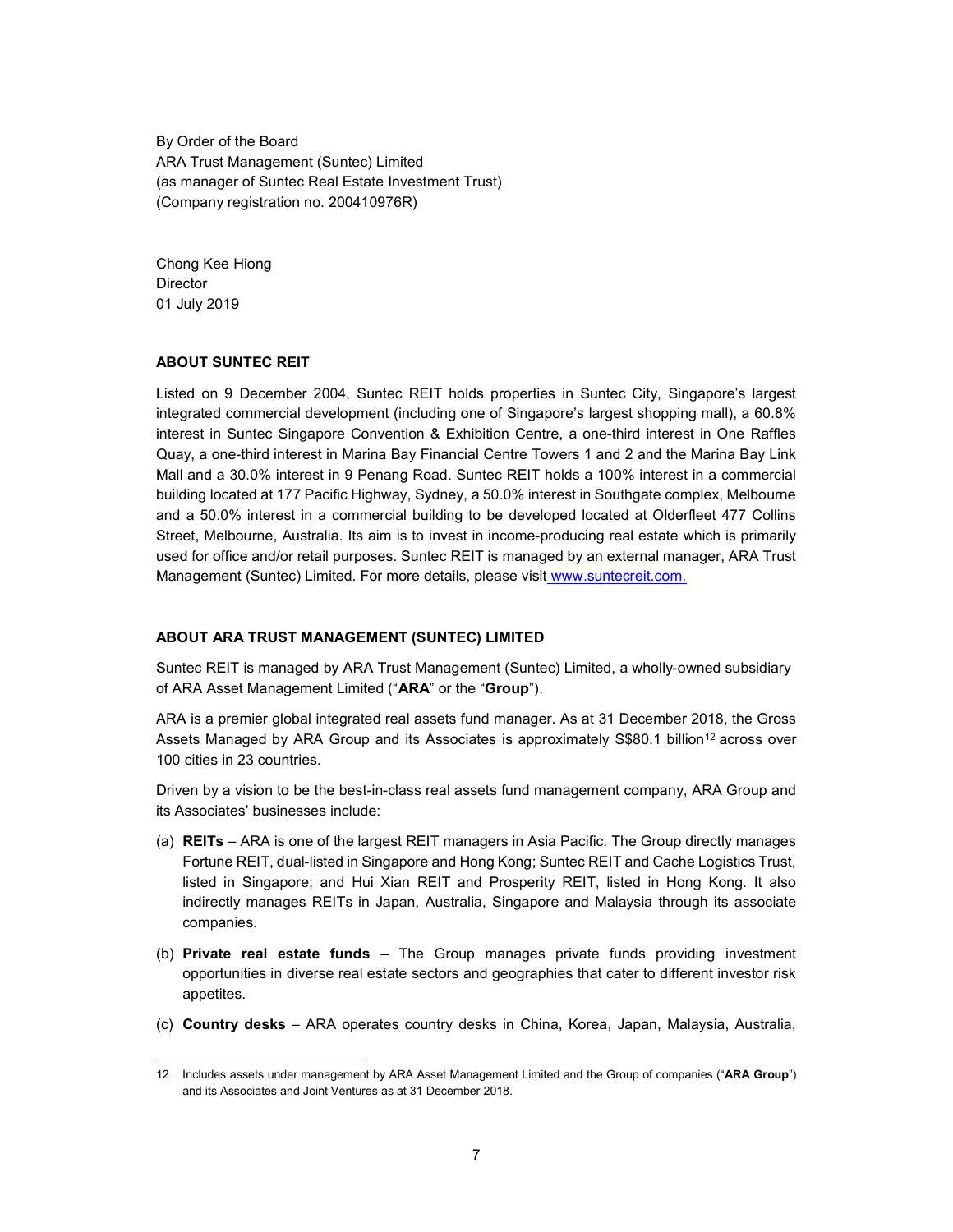Europe and the United States. The country desks employ a strong understanding of each local market to facilitate the flow of inbound and outbound capital and cross-country collaborations. ARA has an expanded presence in Japan via its strategic stake in Kenedix, Inc. and in Europe via its strategic stake in Cromwell Property Group.

- (d) Infrastructure ARA Infrastructure was established in 2018 to cater to strong investor demand for global infrastructure investment.
- (e) Real estate management services As part of the Group's investor-operator philosophy, its dedicated property management teams actively work the ground to manage its assets globally.

Its multi-platform, multi-product global fund management strategy, combined with its dedicated teams with in-depth local knowledge, enables the Group to offer enduring value to investors. Built on a foundation of strong corporate governance and business integrity, ARA counts some of the world's largest pension funds, sovereign wealth funds, financial institutions, endowments and family offices as its investors.

For more information, please visit www.ara-group.com